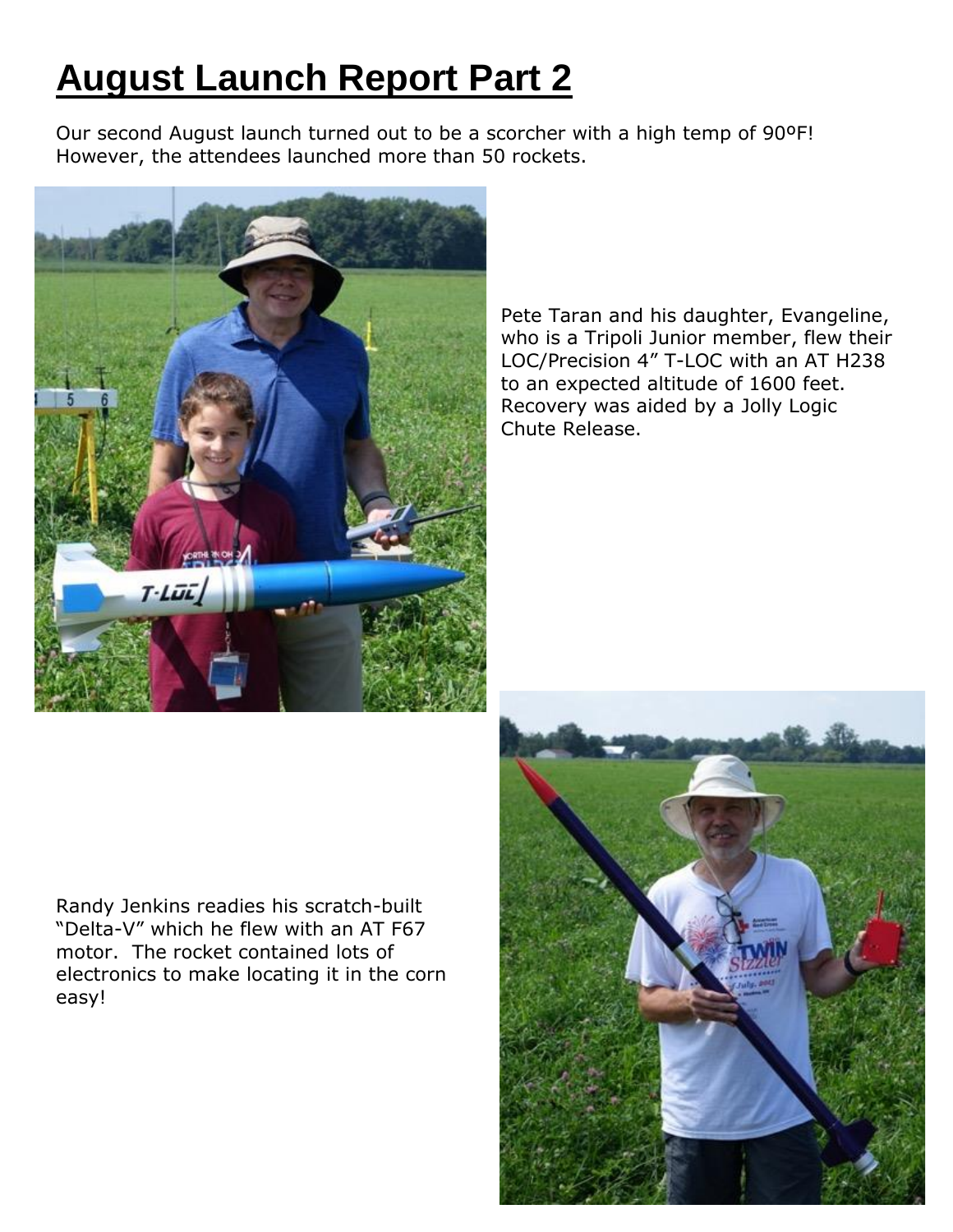

John Bryan poses with his Estes "Super Big Bertha" which he flew to 800 feet on an AT E30 motor. John won the "Most Prolific Flier" award with a total of six flight for the day.

Andrew Kleinhenz taking his scratch-built "Three Banger" to the pad which he flew several times with 3-D12 motors.

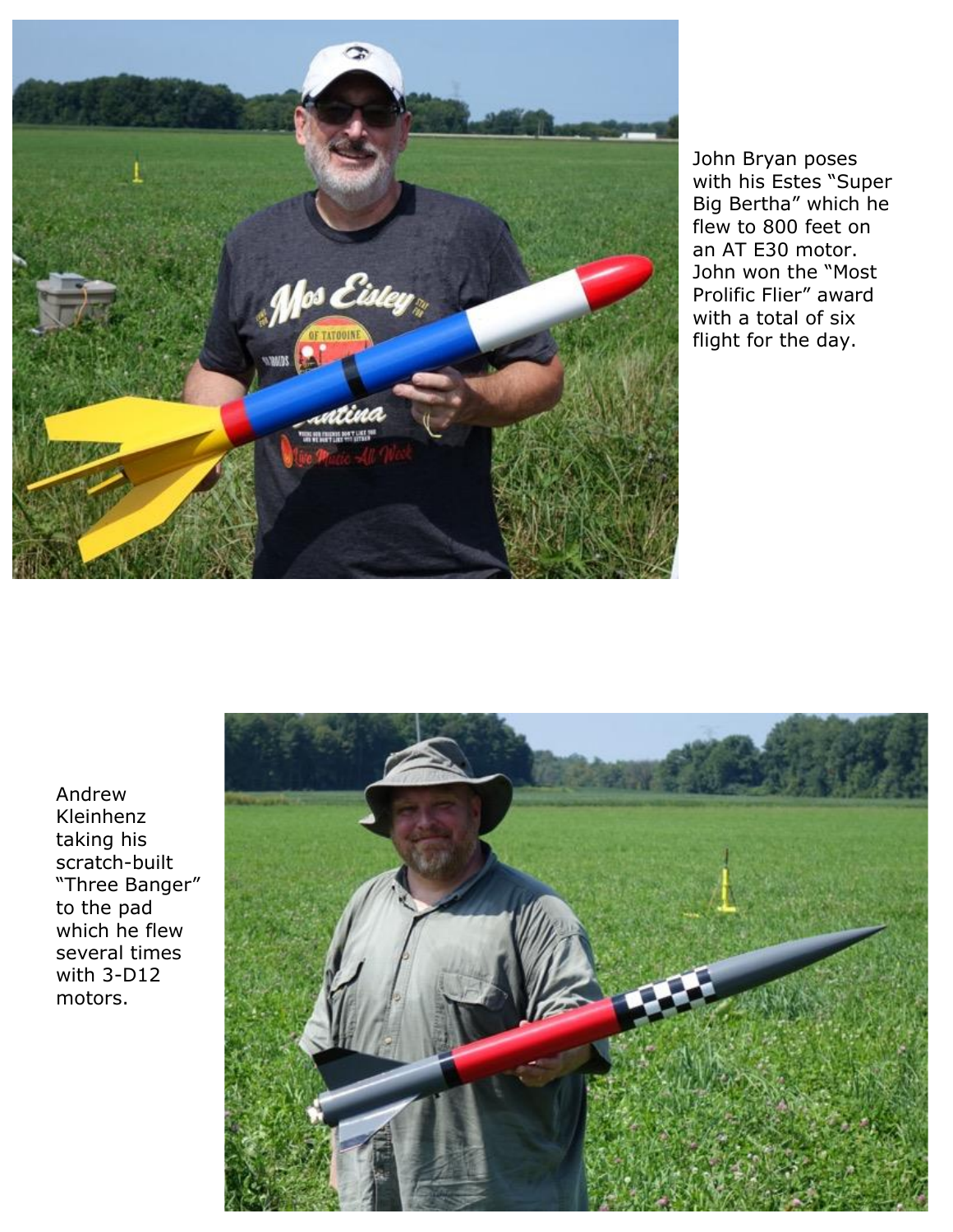

New NOTRA member Chad Jones hooking up the igniter on an AT I357 motor in his LOC/Precision "LOC IV". Chad probably got the highest altitude of the day and got it back after a short search in the corn.

Mark Coburn getting his LOC/Precision "Forte" ready to put on the pad. He flew it with an AT F50 motor.

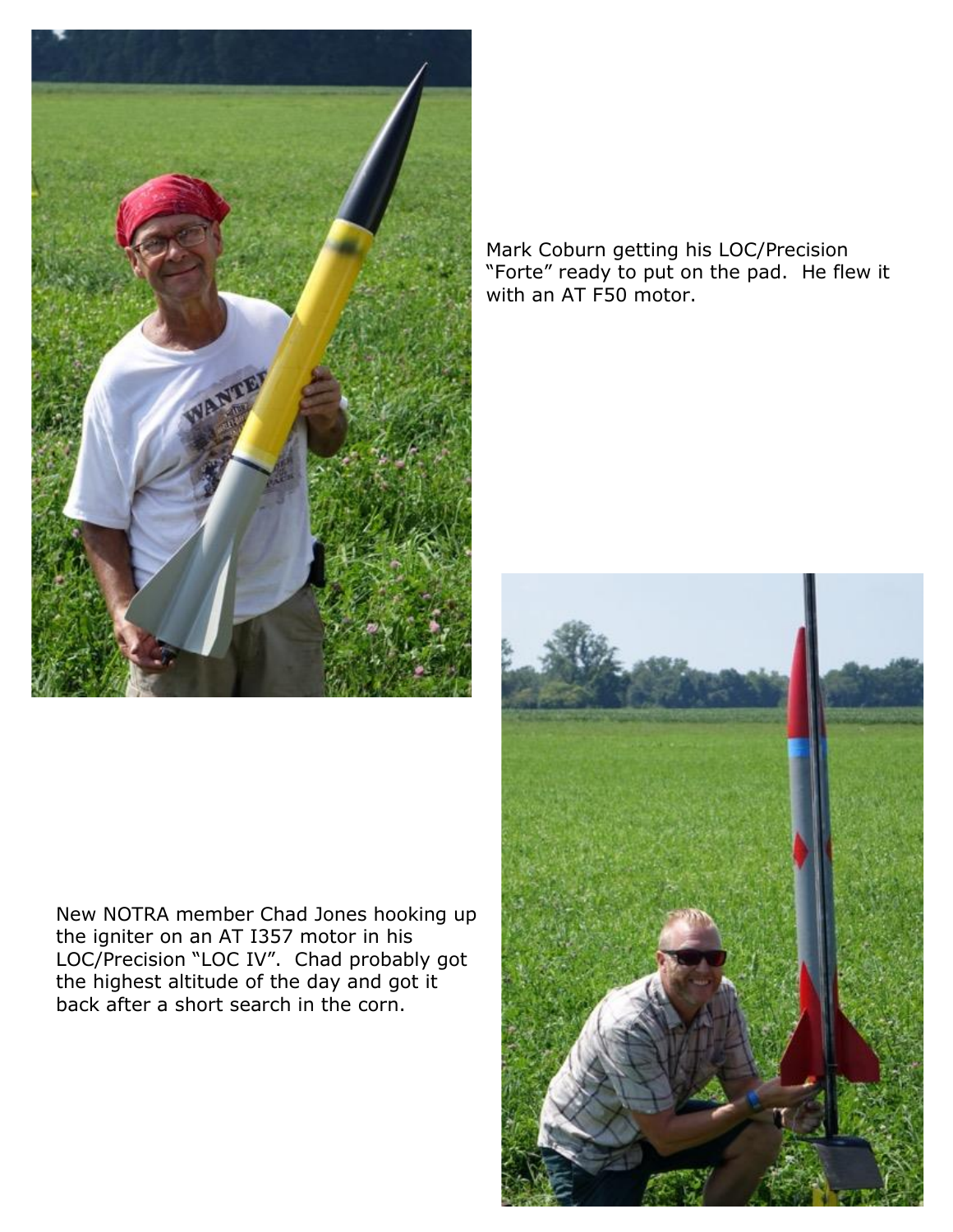

Neal Bade flew his LOC/Precision "Hi-Tech 45" with an AT G79 motor. Unfortunately, it landed deep in the corn and was not recovered. Neal will have to wait until the harvest!

Steve Eves and Mark Coburn signal that they are ready to fly an extended LOC/Precision "I-Roc Plus" with an AT I211 motor. It lawndarted when the ejection charge cap blocked the ejection baffle. It was a long walk through the soybeans to get it back!

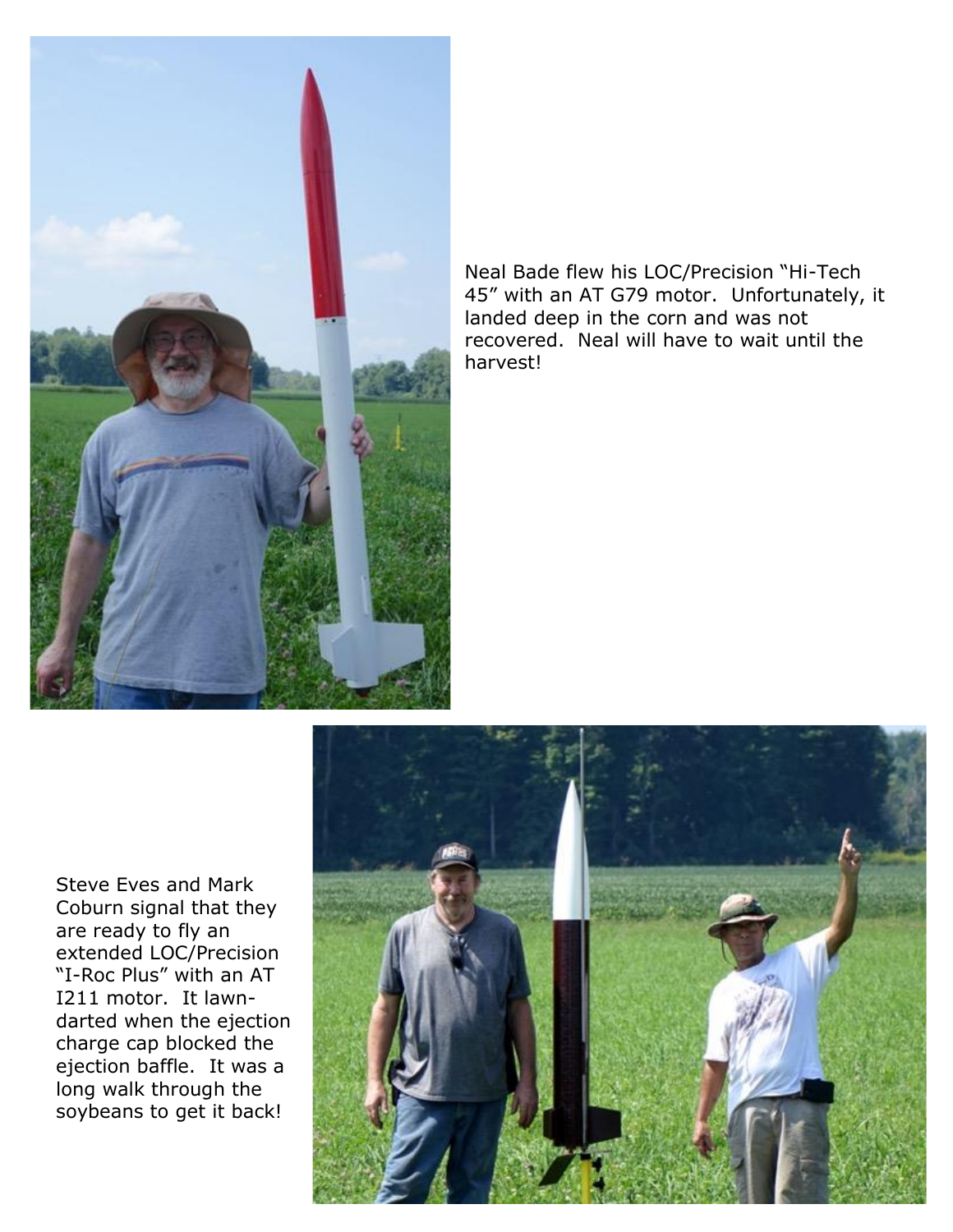

Evangeline Taran poses next to her father, Pete's, ¼ scale "Patriot" which was his L1 certification rocket.



This is the only take-off pic we got! The Patriot was flown on an AT H178 Dark Matter motor and was expected to hit 2200 feet.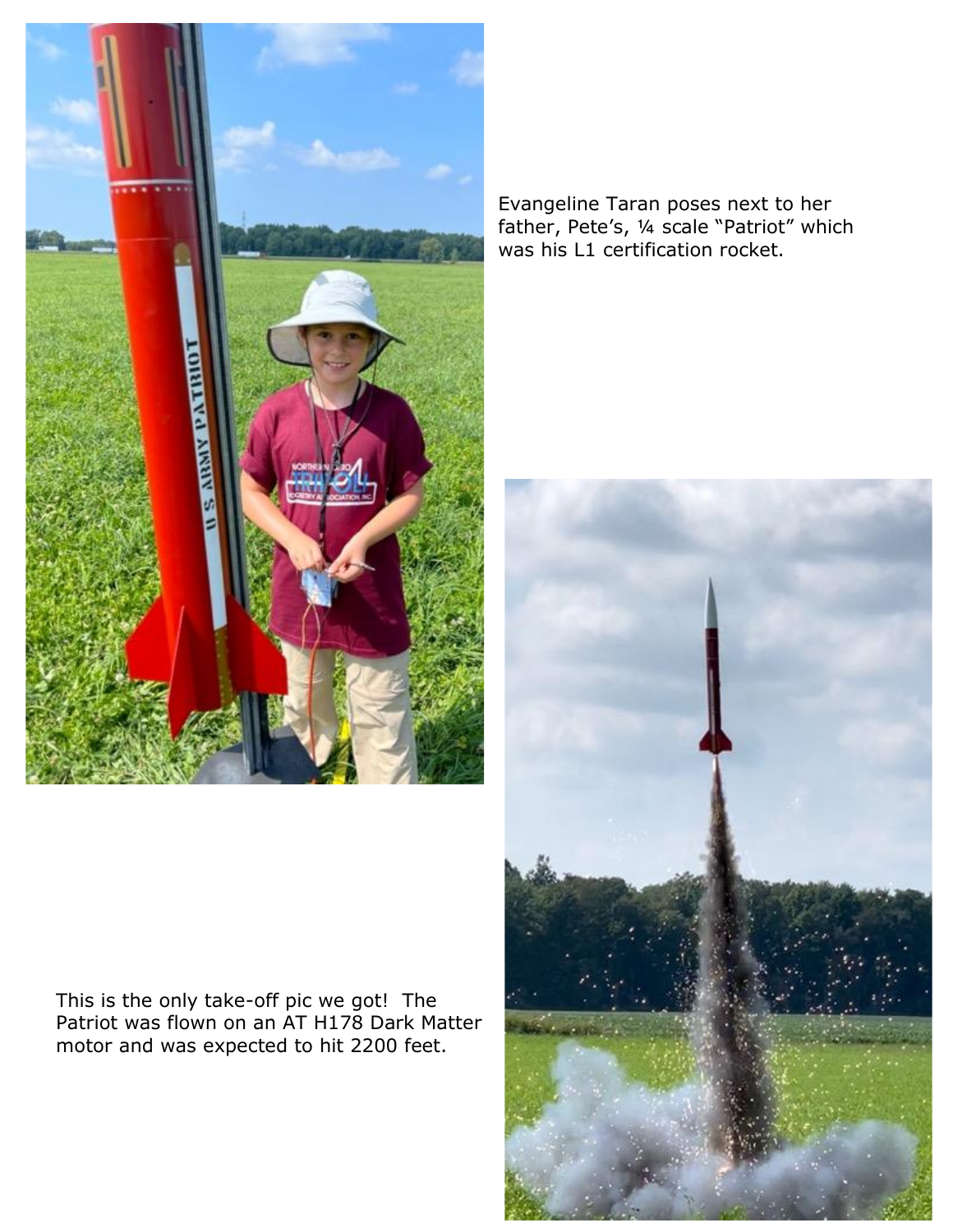

Mark Coburn with his scratch-built "Taz" rocket that he flew with an AT H238 motor. Andrew Kleinhenz poses with his Mac Rocketry "Scorpion" that he flew with an AT I200 motor to an expected altitude of 1500 feet.

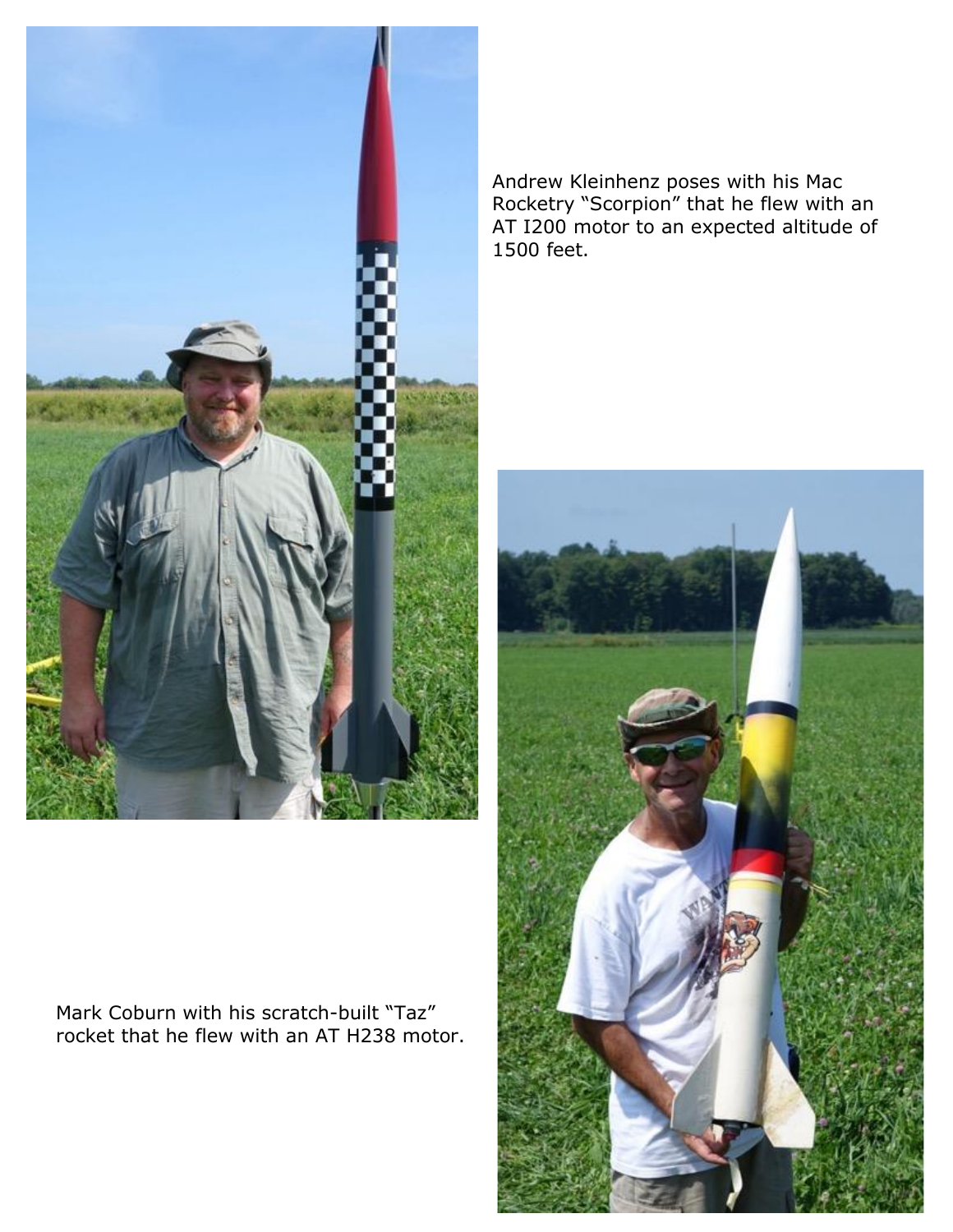

## Neal Bade flew his LOC/Precision "Norad" on an AT F40 motor.

Steve Eves hooks up a static test of a 30+ year old SynerJet motor that he recently acquired.

All the other SynerJet motors we test flew that day, which included a F104, a G60, a G64 and G90 which flew in Dan Vento's flying saucers, worked perfectly. However, the two H294 motors, one of which is shown here, cato'ed.

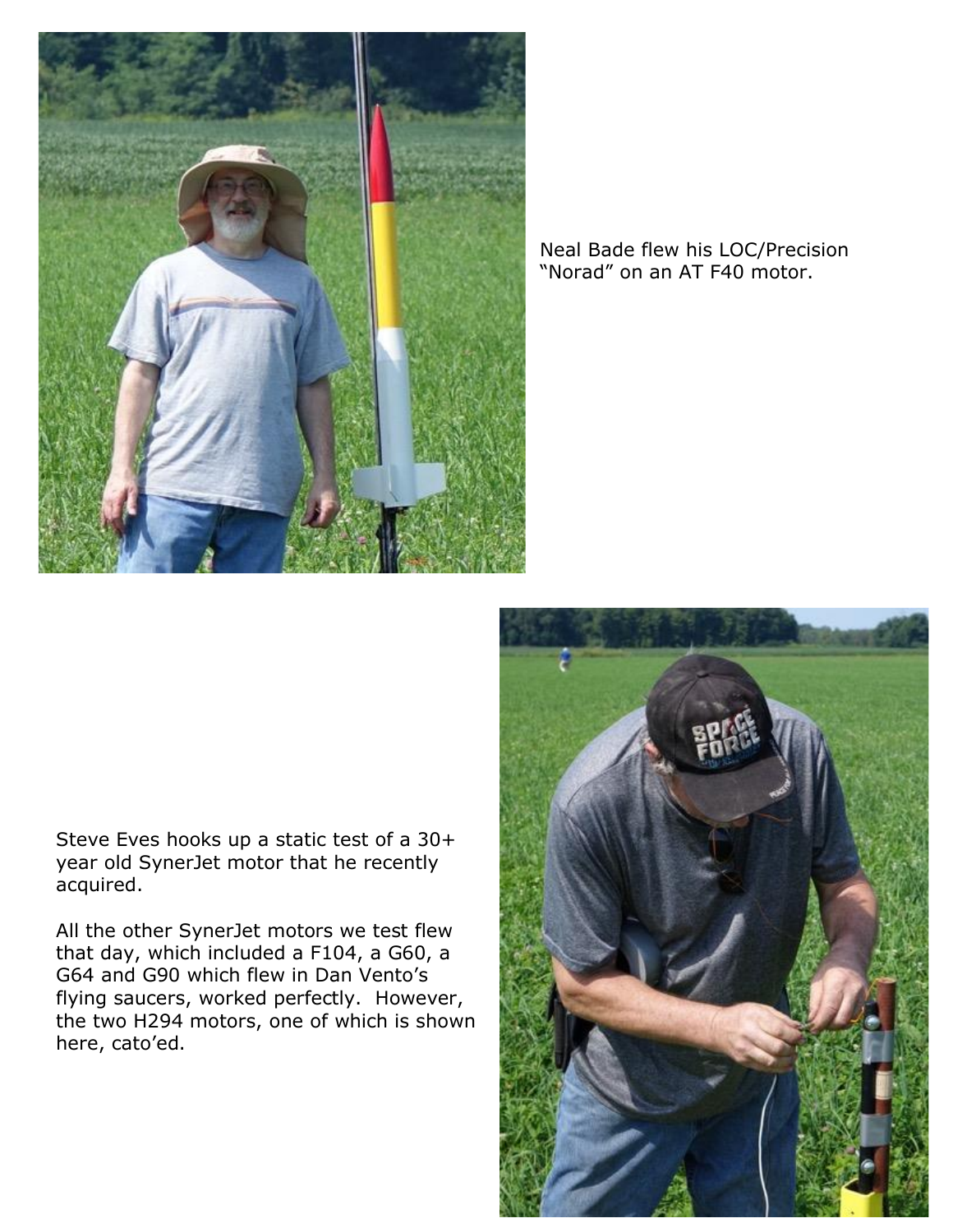

Randy and Chip Jenkins hook up the igniter on their Rocket R&D "Brutus" which they flew on an AT I161 motor to an expected altitude of 2000 feet. Recovery was by a Chute Release.

They also flew a Rocket R&D "Peacock" with an AT F62 motor.



Pete and Evangeline Taran pose with her ASP Rocketry tube rocket. Which was flown with an AT G76 motor to 1100 feet.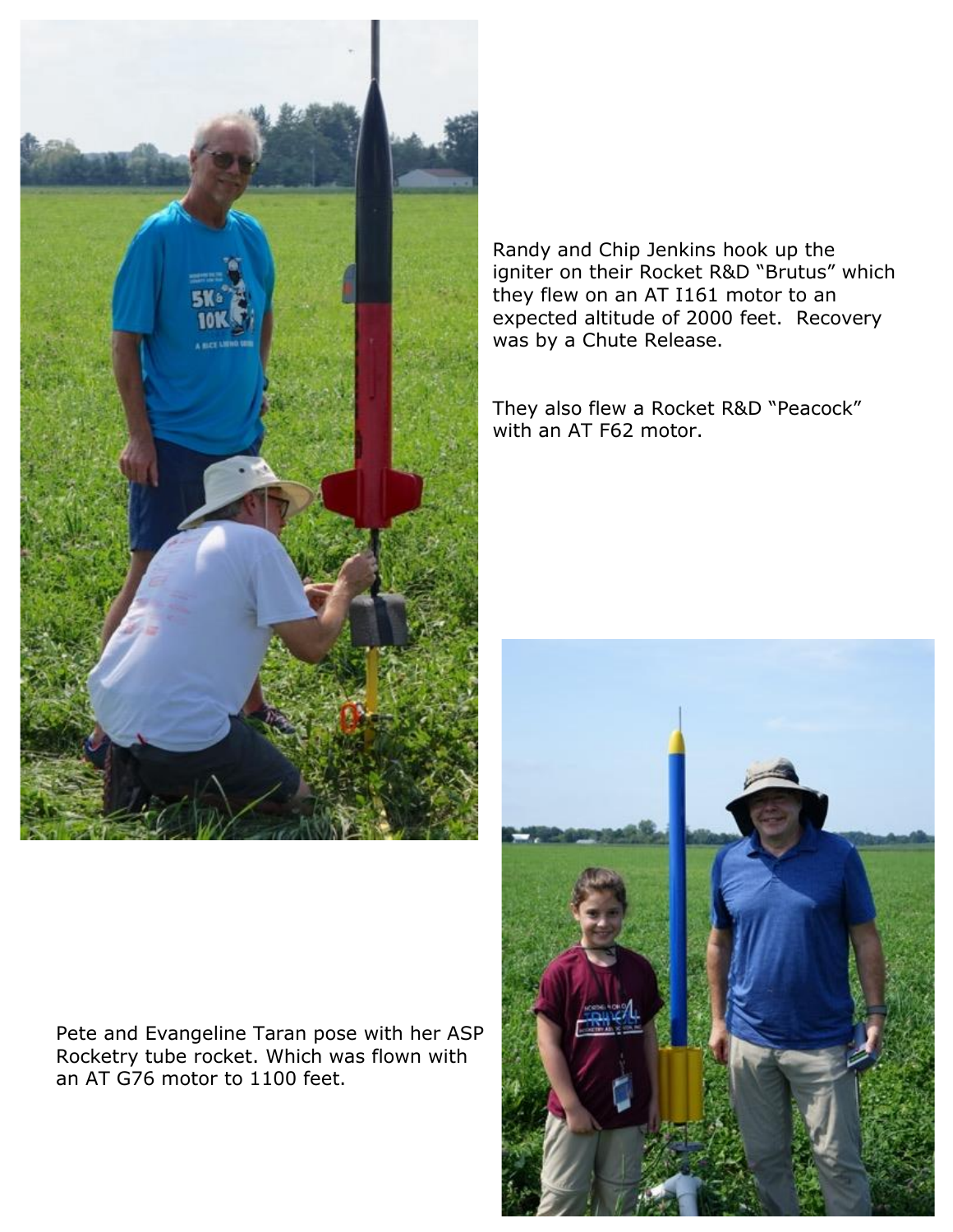

John Bryan on his way to the pads with his Estes "Mammoth" which he flew with an AT E30 motor to an expected altitude of 800 feet.

John also flew a "High Flier XL" on an E12 and an "Executioner" on an E9.

Neal Bade with his LOC/Precision "Graduator" which he seems to fly at every launch, this time with an AT E16 motor.